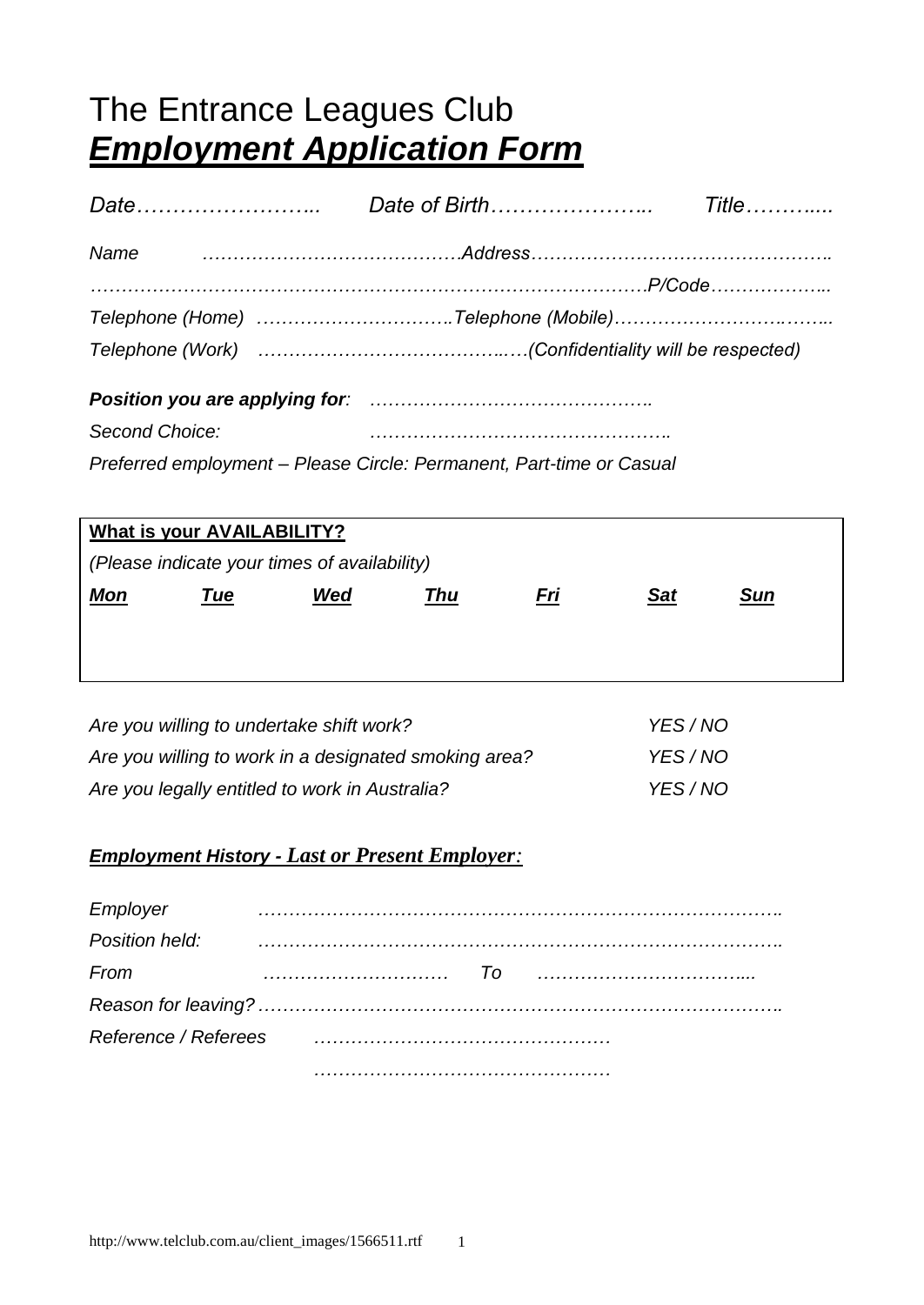**Employment History** (If employment with last or present employer above was/is less than 10 years)

| Employer       |                                                                 |         |  |
|----------------|-----------------------------------------------------------------|---------|--|
| Position held: |                                                                 |         |  |
| From           |                                                                 | $T_{0}$ |  |
|                |                                                                 |         |  |
|                | Reference / Referees [11] [11] Reference / Reference / Referees |         |  |
|                |                                                                 |         |  |

## **Please circle if you have** WORKED **in any of the following positions**

*Club Manager / Club Supervisor Cellar Operations* **Change Counter Counter Counter Bar Steward / Stewardess** *Cashier / Cash Control Club Reception TAB Operations First Aid Certificate Poker Machine Attendant \* RCG Certificate) Card*

*Club Keno \* RSA Certificate) NSW Competency \* (Essential Requirements)*

# *HAVE YOU EVER HAD ANY SERIOUS ILLNESS, INJURY OR OPERATION?*

*YES / NO*

*If yes, please give full details and details of Workers Compensation Claims*

*………………………………………………………………………………………………………… ………………………………………………………………………………………………………… ………………………………………………………………………………………………………… …………………………………………………………………………………………………………*

# *ARE YOU AWARE OF ANY PHYSICAL OR MENTAL CONDITION LIKELY TO AFFECT THE FULL PERFORMANCE OF YOUR DUTIES IN EMPLOYMENT?*

## *YES / NO*

*If yes, please give full details:*

*………………………………………………………………………………………………………… ………………………………………………………………………………………………………… ………………………………………………………………………………………………………… …………………………………………………………………………………………………………*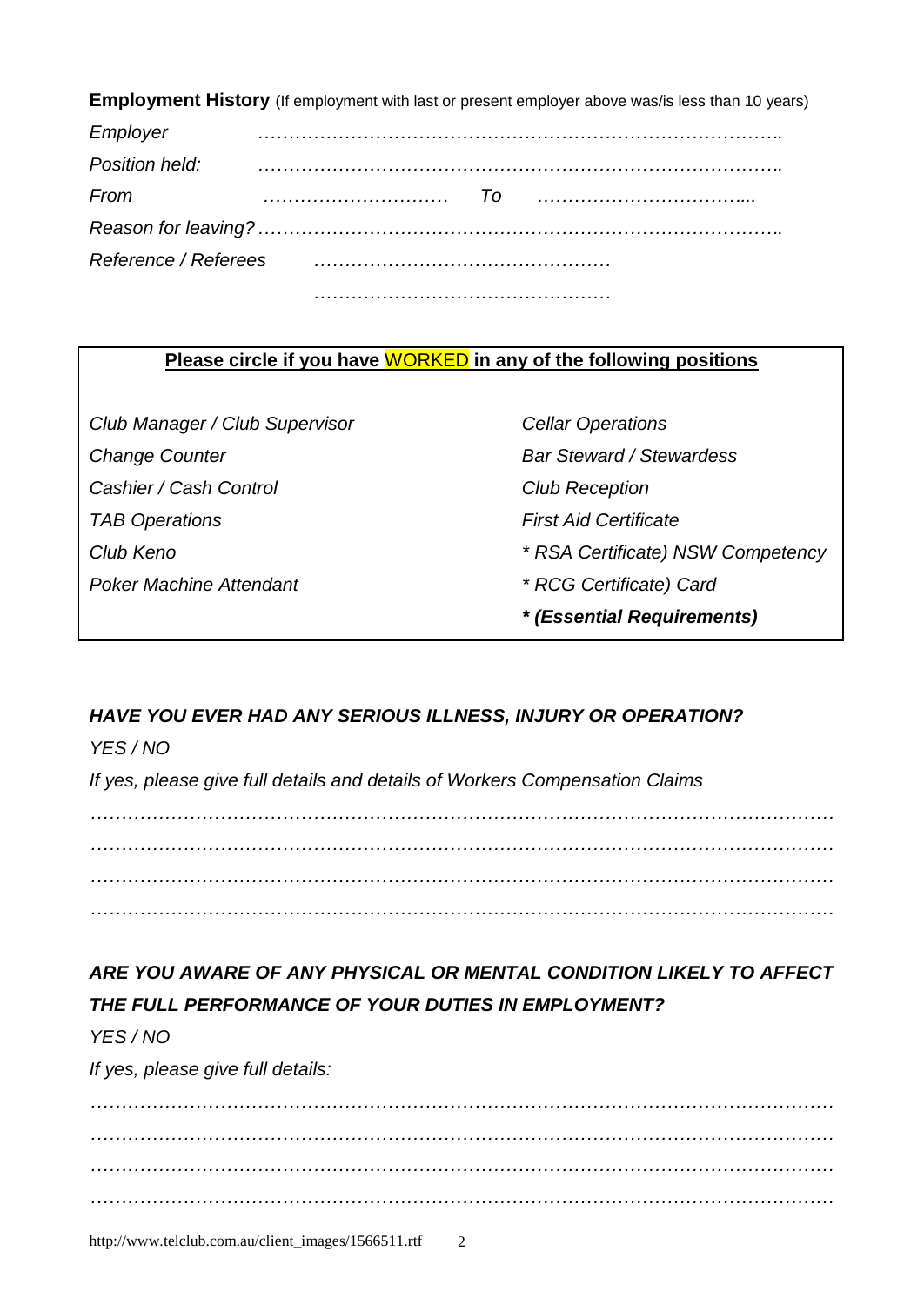### **GENERAL**

| 1. | Have you ever been discharged from employment                 |          |
|----|---------------------------------------------------------------|----------|
|    | because your work or conduct was not satisfactory?            | YES/NO   |
| 2. | Have you ever been convicted of any offence                   |          |
|    | other than minor traffic infringements? (It is not necessary  | YES/NO   |
|    | to advise of lapsed convictions.)                             |          |
| 3. | Do you have any objection to inquiries of your                |          |
|    | present employer regarding qualifications & character?        | YES/NO   |
| 4. | Do you have any objections to us seeking verification &       |          |
|    | additional information to any matter within this application? | YES/NO   |
| 5. | Is there any additional information you wish to give?         | YES/NO   |
|    |                                                               |          |
| 6. | If you are not employed within one week of the date of this   |          |
|    | application, do you have any objections to your information   |          |
|    | being kept for a period of three (3) months? After this time  |          |
|    | all documentation will be destroyed                           | YES / NO |

### **PROBATION**

*I understand and accept that as a condition precedent to my obtaining the position applied for I shall have to undergo a probationary period of 6 months.*

Please sign here

\_\_\_\_\_\_\_\_\_\_\_\_\_\_\_\_\_\_\_\_\_\_\_\_\_\_\_\_\_

Please turn over………